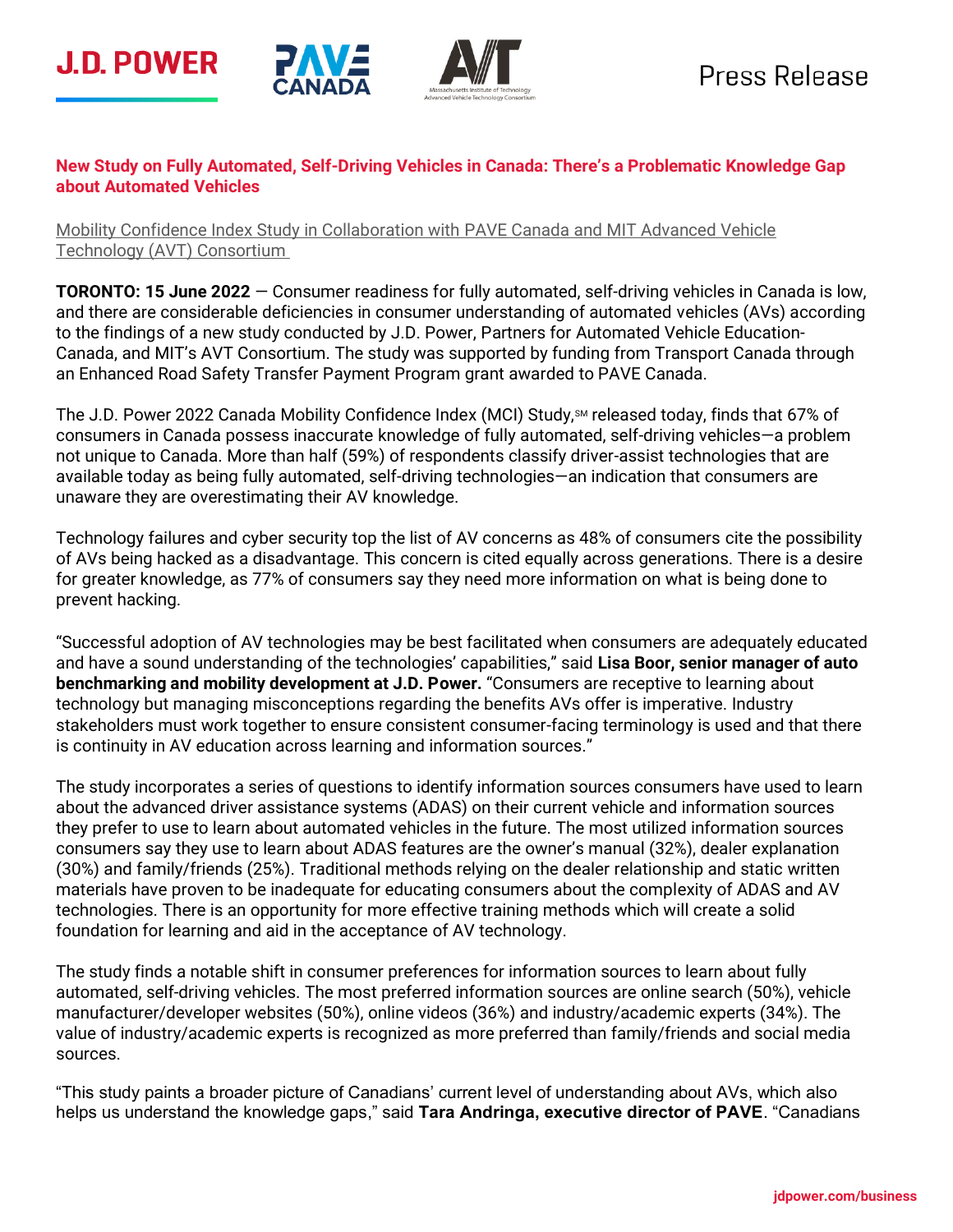are curious about AV technology on the roads today and what's coming in the future, and it's our mission at PAVE Canada to help the public better understand the full scope and potential of driverless technology."

Following are key findings from the 2022 study:

- **Consumer readiness for fully automated, self-driving vehicles is low:** The index score for consumer AV readiness is 37 (on a 100-point scale). Consumers in Canada show low levels of readiness on all metrics and have the lowest comfort riding in a fully automated, self-driving vehicle and the lowest likelihood of purchasing one. Consumers are most comfortable with non-personal use for transporting goods or transporting those unable or unwilling to drive due to age or injury as opposed to applications that involve themselves.
- **Consumers are receptive to AV training:** More than half (55%) of consumers are willing to complete training to operate an AV and for those who say they know "a great deal" about AVs, the percentage increases to 87%. There is an expectation among 71% of consumers that additional training would be required to own and operate a fully automated, self-driving vehicle.
- **Moving the needle on consumer comfort with AVs:** To feel comfortable with automated vehicles, 79% of consumers want more information on how the vehicle technology meets government standards. Consumers are willing to seek information on provincial websites.
- **Usage of ADAS features increases comfort with automation—but doesn't aid accuracy of AV understanding:** Just 25% of respondents say they are comfortable with partial or full self-driving automation compared with 37% of those who frequently use active driving assistance on their current vehicle. However, frequent use of active driving assistance does not translate to a higher level of accuracy when defining a fully automated self-driving vehicle. Only 33% of those who are comfortable with driving automation can accurately define a fully automated self-driving vehicle vs. 30% among those who frequently use active driving assistance.

"A misalignment of consumer expectations around what automated driving is and is not continues to be a market challenge," said **Bryan Reimer, Ph.D., research scientist in the MIT Center for Transportation and Logistics AgeLab and a founder of MIT's AVT consortium**. "As manufacturers and other technology pioneers move to accelerate deployment of assisted and automated driving, education on what systems can and cannot do will become an increasingly complex hurdle for safe adoption. The sooner public-private stakeholders come together to embrace these challenges, adopt user-centric communication standards, and promote a unified viewpoint, the greater the opportunity will be to accelerate consumer satisfaction and safe technology utilization in this evolving sector."

The J.D. Power 2022 Canada Mobility Confidence Index (MCI) Study is based on responses from 4,000 vehicle owners in Canada age 18 and older who completed a 15-minute online survey. The study results were balanced to basic census demographics to be nationally representative. The study was fielded in April-May 2022. The study index is based on six unique attributes of consumer comfort with fully automated, self-driving vehicles. The comprehensive metric measures consumer readiness for AV technology in several categories: personal vehicles; commercial vehicles; public transit; riding if unable to drive due to age or injury; sharing the road with other AVs; and consumer purchase intent.

### **About J.D. Power**

**J.D. Power** is a global leader in consumer insights, advisory services and data and analytics. A pioneer in the use of big data, artificial intelligence (AI) and algorithmic modeling capabilities to understand consumer behavior, J.D. Power has been delivering incisive industry intelligence on customer interactions